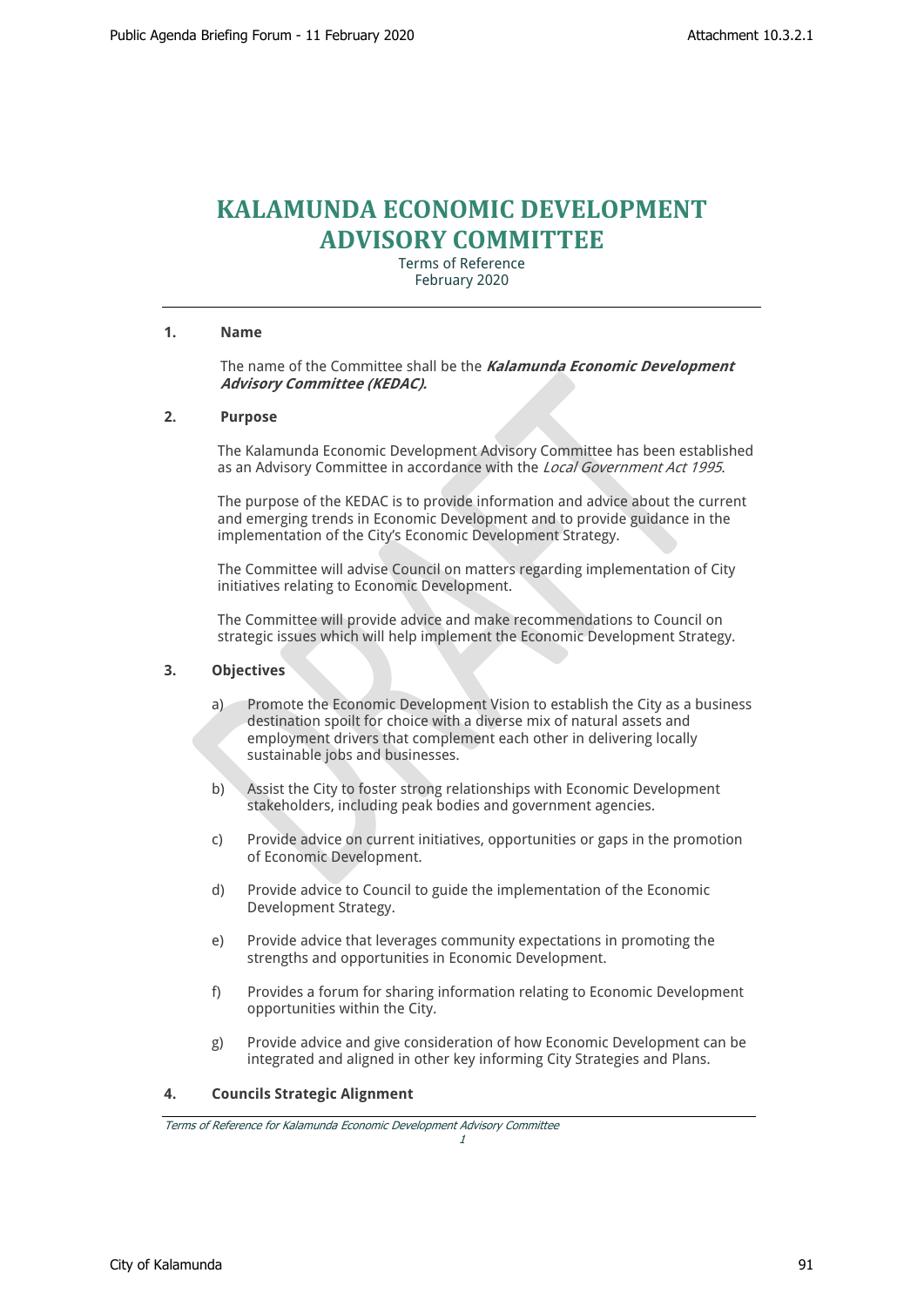*Kalamunda Advancing Strategic Community Plan to 2027* 

OBJECTIVE 1.3 - To support the active participation of local communities.

OBJECTIVE 3.3 - To develop and enhance the City's economy

OBJECTIVE 4.2 - To proactively engage and partner for the benefit of community

# **5. Membership**

# **5.1 Qualification to be a Member**

Members must be able to demonstrate skills, knowledge, experience and a strong interest in Economic Development.

# **5.2 No. of Members**

The committee shall consist of up to 14 members comprising:

- i. Up to two Elected Members including either the Mayor or Deputy Mayor plus one other.
- ii. Up to two small to medium enterprise operators within the City of Kalamunda.
- iii. One aboriginal business operator within the City of Kalamunda.
- iv. Up to three industry representatives from within the City of Kalamunda with at least one representing either the Freight and logistics, manufacturing and/or construction sectors.
- v. Up to two members representing economic or business organisations operating within the City of Kalamunda
- vi. A representative from the Kalamunda Chamber of Commerce

# **5.3 Deputy Members**

All Council members shall have an appointed Deputy who is to attend meetings in the absence of a member.

All other members may have a deputy delegate appointed if required.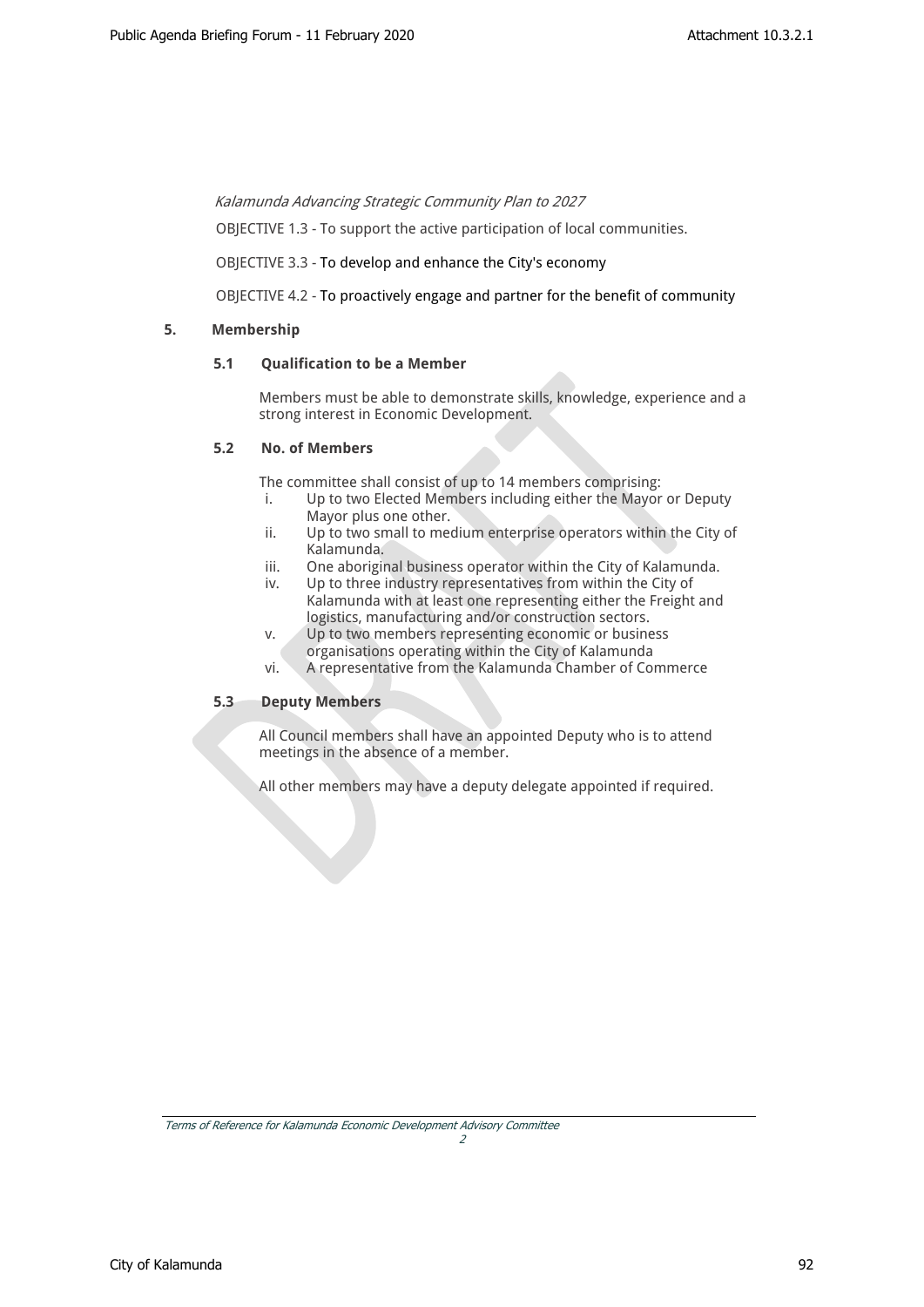## **5.4 Term of Appointment**

Appointment is for up to two years and members are eligible for reappointment following the Council Ordinary Election.

#### **5.5 Resignation or Termination of Membership**

- i. Membership will be reviewed should a member miss three consecutive meetings without approved leave of absence and the Committee may choose to recommend to Council that the member is removed.
- ii. A committee member may resign from membership of the committee by giving the Chief Executive Officer or the committee's presiding member written notice of the resignation.

#### **6. Election of Presiding Member and Deputy Presiding Member**

- a) The Committee shall elect a Presiding Member and Deputy Presiding member to oversee the chairing of the committee.
- b) The election of the Presiding Member and Deputy Presiding Member will be conducting in accordance with the provisions of the *Local Government Act 1995.*

## **7. Meetings**

a) Conduct of Meetings

All meetings will be conducted in accordance with the provisions of the *Local Government Act 1995* and the City's Standing Orders Local Law and the City of Kalamunda Code of Conduct.

b) Inductions

All Members will be required to attend an induction which will be held prior to the first meeting of a committee following a Council election.

c) Scheduling of Ordinary Meetings

The Committee shall meet at least quarterly and can increase the frequency of meetings if required and in consultation with the City to ensure resources are available. Meetings should be held on a regular date and time to be determined by the committee.

d) Special or Extra Meetings and Working Groups

A Special or extra meeting can be called by: -

- i. A majority decision of the Committee
- ii. The presiding member of the Committee
- iii. By at least  $1/3^{rd}$  of the members of the Committee

*3*

*Terms of Reference for Kalamunda Economic Development Advisory Committee*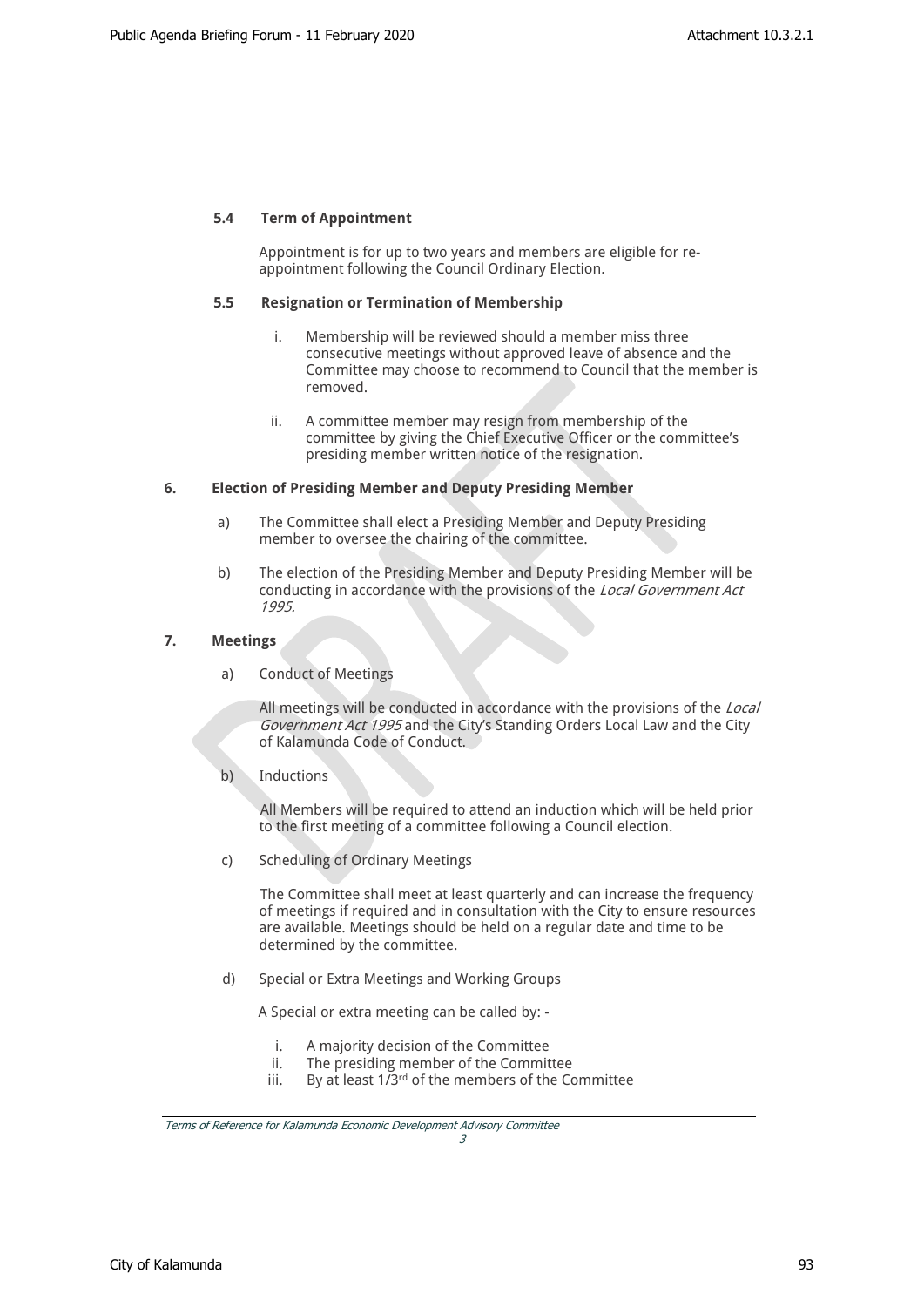A Committee may also choose to form working groups from its membership or to second others with specific skills for undertaking specific tasks required by the Committee in consultation with the City to ensure resources can be made available.

e) Quorum

A quorum shall consist of at least one half of the appointed members. If a quorum is not achieved the meeting can progress informally, with minutes prepared in accordance with established processes.

f) Disclosure of Interests

All Committee Members are required to disclose any financial, proximity or impartiality interests they may have in any matter to be discussed at the meeting.

g) Voting

Each appointed member present shall have one (1) vote. In the event of a tied vote, the Presiding Member is to cast a second vote.

City of Kalamunda Officers supporting the Committee do not have voting rights.

- h) Agendas and Minutes
	- Agendas and Minutes will be administered by the Chief Executive Officer or their delegate.
	- ii. A City of Kalamunda Officer will be appointed by the Chief Executive Officer as the Secretary to the Committee.
	- iii. A call for agenda items and notices of meetings will be distributed electronically by the Secretary 10 working days prior to each meeting. Members are to submit any agenda items within 2 working days.
	- iv. A draft Agenda will be sent electronically to the Presiding Member 8 working days prior to committee meeting for sign off.
	- v. The City and the Presiding Member may choose to meet to discuss agenda items prior to finalising an agenda.
	- vi. Agenda items along with any supporting papers are to be sent to the committee members no later than 5 days prior to meeting. This allows time for members to consider the item and make an informed decision.
	- vii. Late or urgent agenda/business items may be accepted for consideration by the Committee by the Presiding Member.
	- viii. If there are no agenda items the City's administration in consultation with the Presiding Member, will advise all members the scheduled meeting is cancelled.
	- ix. The City's administration shall prepare draft minutes for all meetings within 5 business days. A copy of the minutes shall be forwarded to Presiding Member for sign off within 10 working days of each meeting.
	- x. All recommendations made by the Committee will be reported to Council for consideration.

*4*

*Terms of Reference for Kalamunda Economic Development Advisory Committee*

City of Kalamunda 94